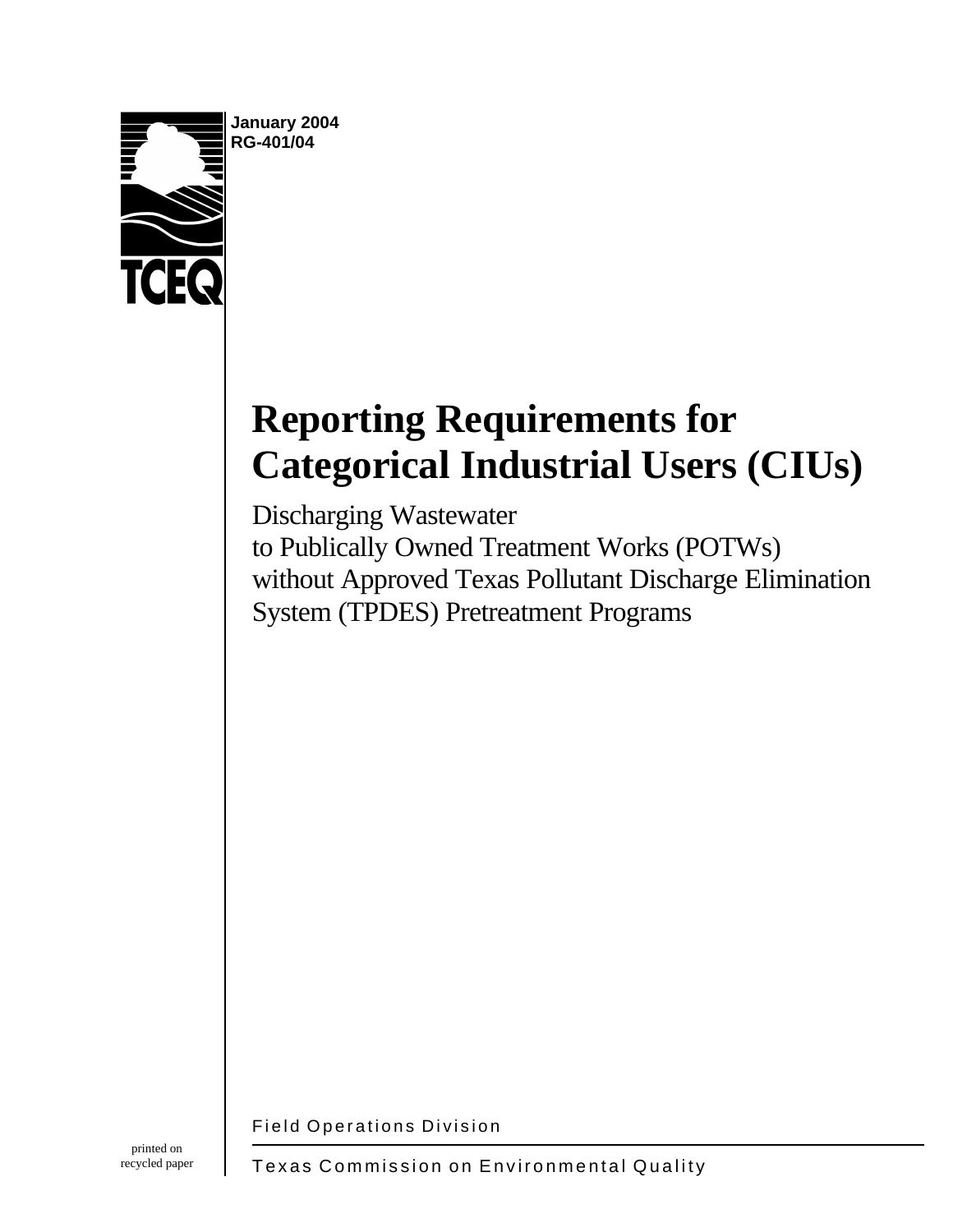# Reporting Requirements for Categorical Industrial Users (CIUs)

Discharging Wastewater to Publically Owned Treatment Works (POTWs) without Approved Texas Pollutant Discharge Elimination System (TPDES) Pretreatment Programs

> Prepared by Field Operations Division Water Section 512/239-0400 Mail Code 174

> > RG-401 January 2004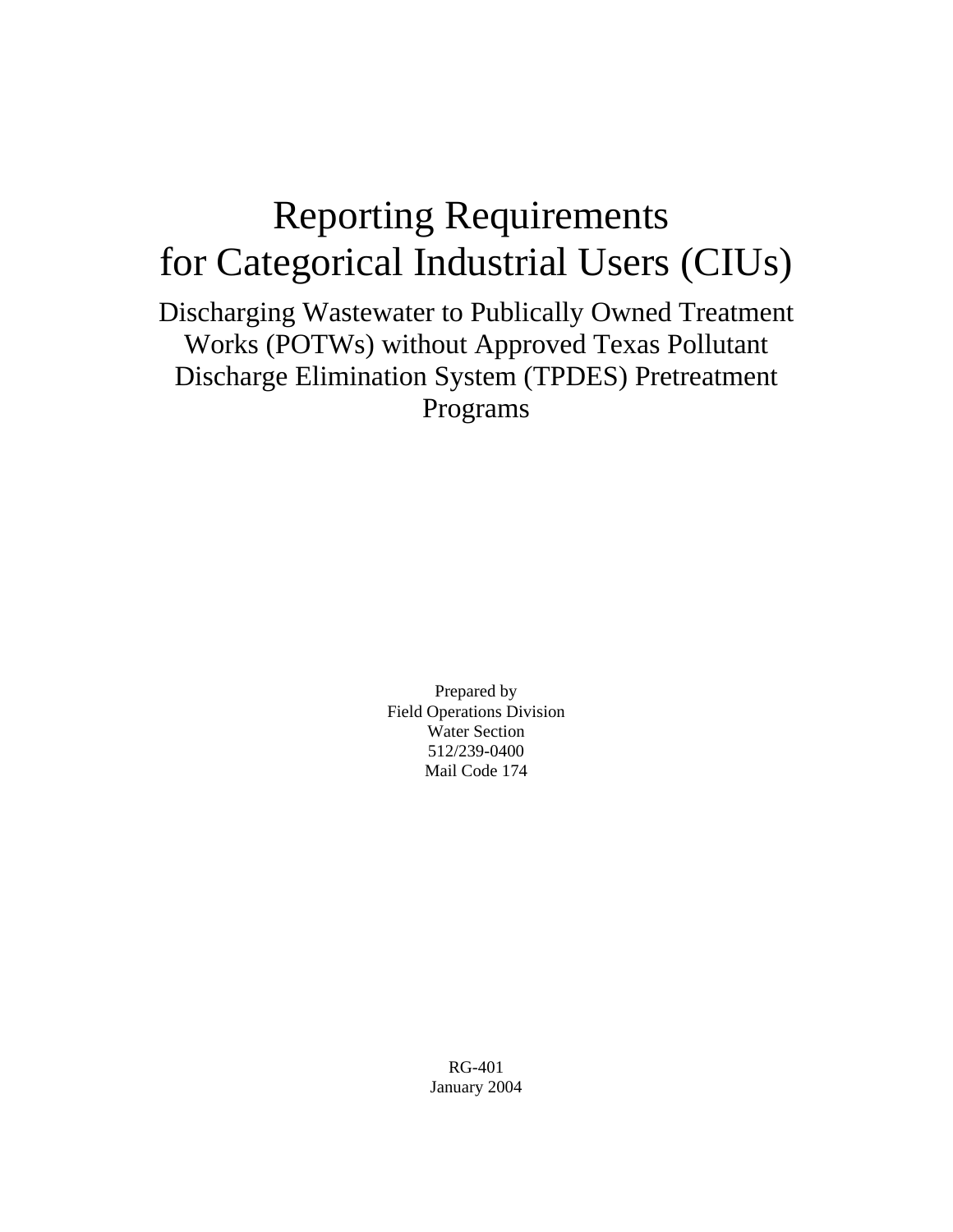

**Kathleen Hartnett White,** *Chairman* **R. B. "Ralph" Marquez,** *Commissioner* **Larry R. Soward,** *Commissioner*

**Margaret Hoffman,** *Executive Director*

*Authorization for use or reproduction of any original material contained in this publication—that is, not obtained from other sources—is freely granted. The commission would appreciate acknowledgment.*

*Copies of this publication are available for public use through the Texas State Library, other state depository libraries, and the TCEQ Library, in compliance with state depository law. For more information on TCEQ publications call 512/239- 0028 or visit our Web site at:*

#### **http://www.tceq.state.tx.us/publications**

Published and distributed by the Texas Commission on Environmental Quality PO Box 13087 Austin TX 78711-3087

The TCEQ is an equal opportunity/affirmative action employer. The agency does not allow discrimination on the basis of race, color, religion, national origin, sex, disability, age, sexual orientation or veteran status. In compliance<br>with the Americans with Disabilities Act, this document may be requested in alternate formats by co TCEQ at (512)239-0028, Fax 239-4488, or 1-800-RELAY-TX (TDD), or by writing P.O. Box 13087, Austin, TX 78711- 3087.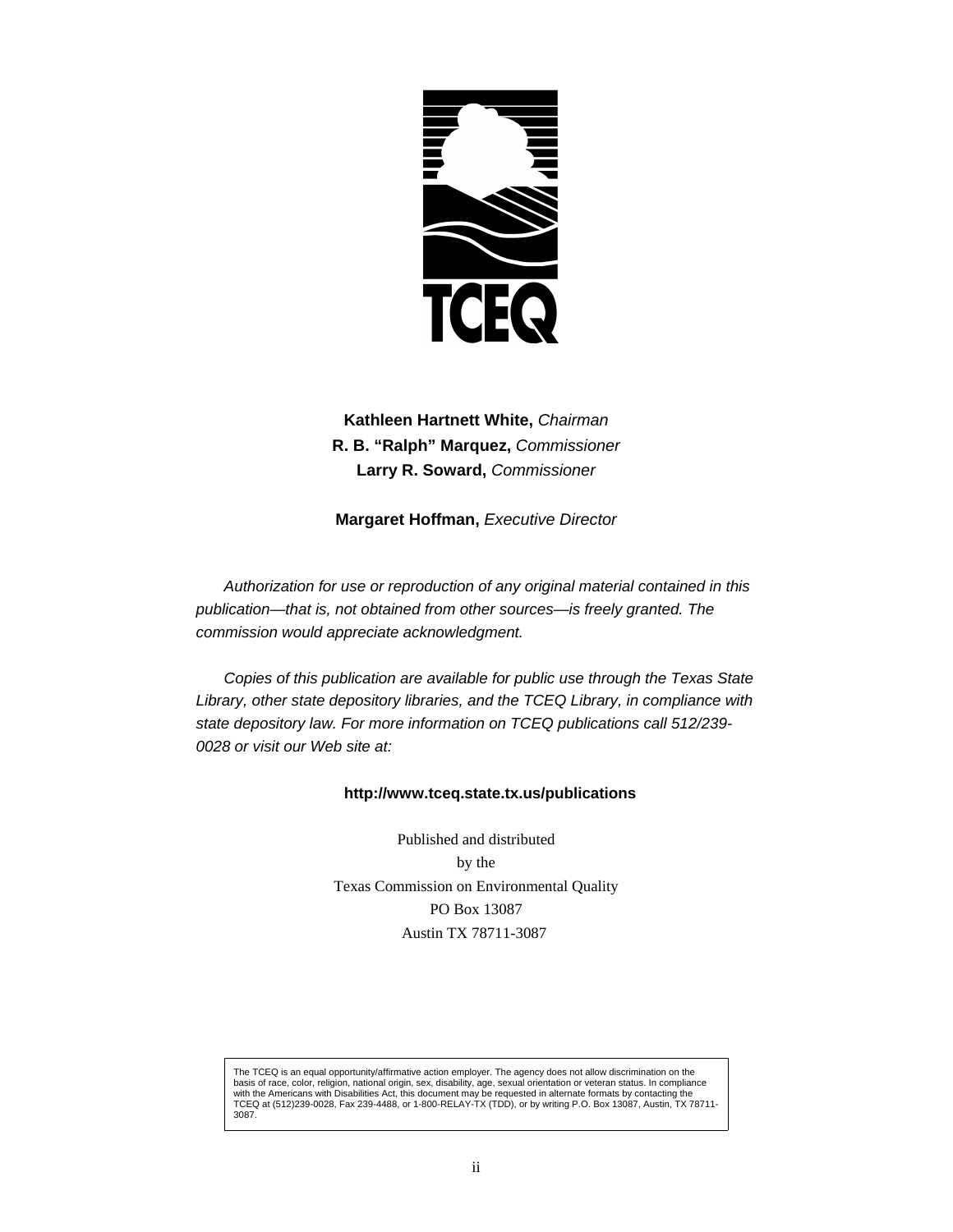# **Contents**

# **Overview**

After an industry finishes using water in its processes, the wastewater can be disposed of in several ways. One method is to discharge the wastewater directly to the collection system of a "Publically Owned Treatment Works" (POTW), also known as a wastewater treatment plant. If the industry discharges wastewater to a POTW, it is referred to as a source of indirect discharge or an industrial user.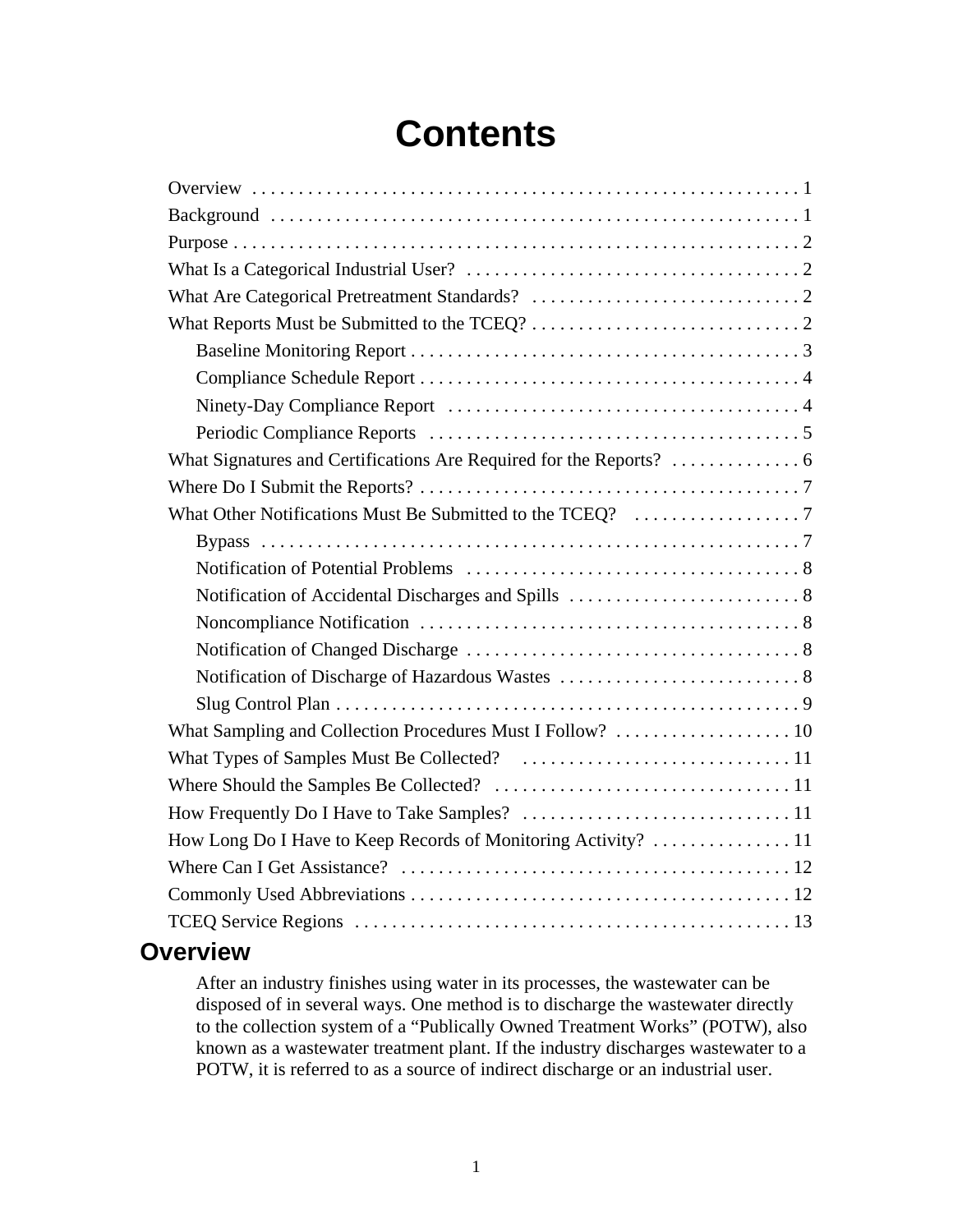Some industrial users sending their process wastewater to a POTW must pretreat the wastewater to meet certain national standards (called categorical pretreatment standards), which vary by industry. These industrial users are called categorical industrial users (CIUs) and they must

- monitor the quality of the wastewater they discharge;
- apply whatever treatments are necessary to meet the pretreatment standards for their industrial category; and
- file a series of reports with the Texas Commission on Environmental Quality, the state agency responsible for overseeing compliance with these requirements.

This regulatory guidance document (1) provides an overview of the required reports (and refers the reader to the *Code of Federal Regulations* [CFR] for full details); and (2) gives a general explanation of sampling procedures that industries must follow (and, again, refers the reader to the CFR for full details).

This guidance document is not a substitute for federal and state regulations; in all cases, CIUs should be familiar with the full details in the CFR.

## **Background**

Effective September 14, 1998, the Texas Commission on Environmental Quality (TCEQ) received authorization from the U.S. Environmental Protection Agency (EPA) to implement the Texas Pollutant Discharge Elimination System (TPDES) program for regulating wastewater discharges. Under the terms of the Memorandum of Agreement (MOA) between the TCEQ and the EPA concerning the National Pollutant Discharge Elimination System (NPDES), the TCEQ adopted Title 40, *Code of Federal Regulations* (40 CFR) Part 403: "General Pretreatment Regulations for the Existing and New Sources of Pollution" by reference under 30 Texas Administrative Code (TAC) Chapter 315.

All industrial users (IUs) are subject to the general and specific prohibitions identified in 40 CFR Section 403.6 that prohibit the discharge of any pollutant(s) to a Publically Owned Treatment Works (POTW) that may impair worker health and safety, pass through to receiving waters, cause interference with the operation or conveyances of the POTW, or contaminate sewage sludge. Additional requirements apply to all Categorical Industrial Users (CIUs). For a definition of Categorical Industrial User see the section below. According to 40 CFR Section 403.10(e) and (f)(ii), CIUs must report to the TCEQ if they discharge to POTWs that do not have an approved TPDES pretreatment program.

## **Purpose**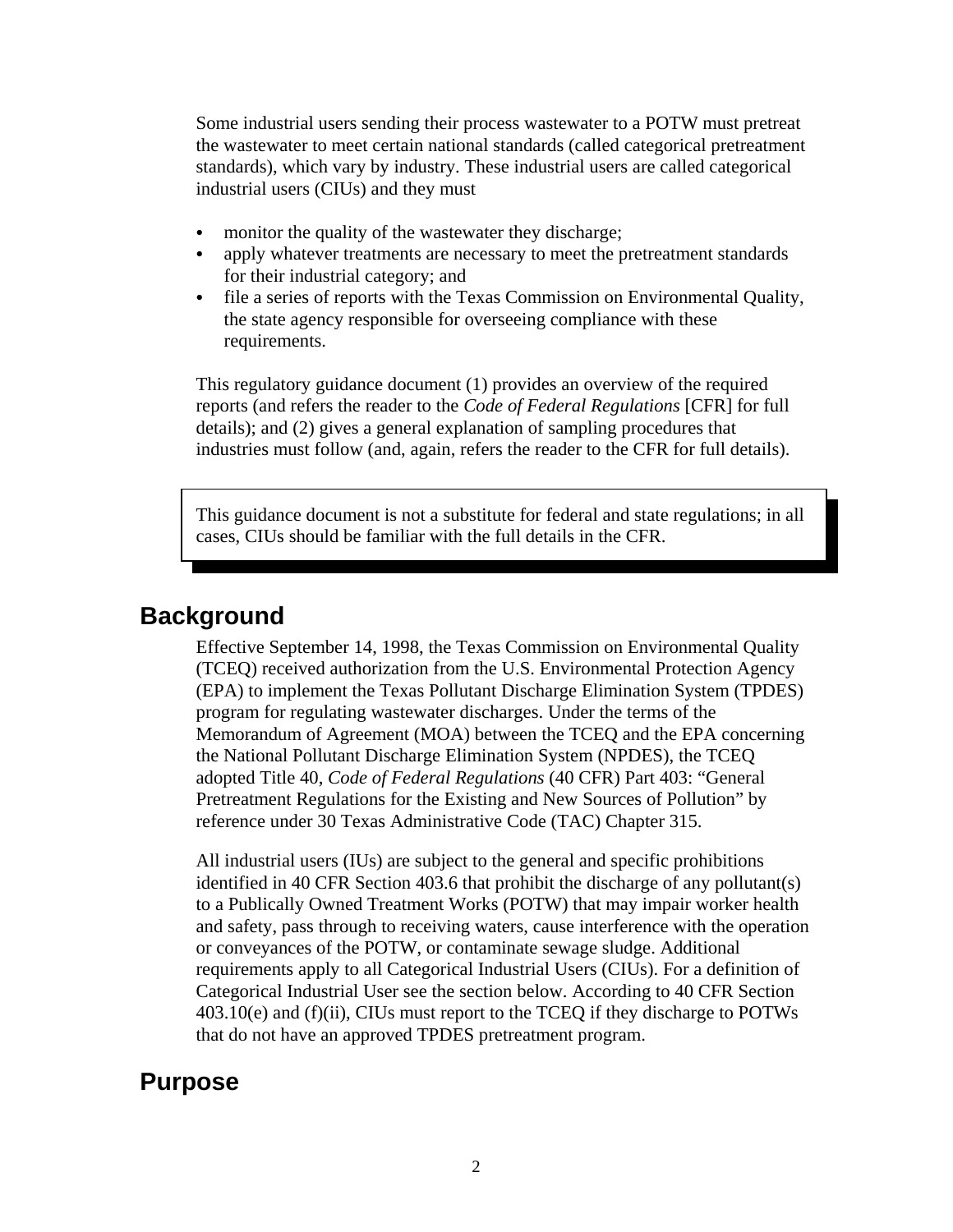The purpose of this regulatory guidance document is to provide information about the monitoring and reporting requirements for CIUs that discharge process wastewater to the collection systems of

• POTWs that *do not have* approved TPDES pretreatment programs.

If your facility discharges process wastewater to the collection system of

• a POTW that *does have* an approved TPDES pretreatment program, you should contact the POTW for information about the monitoring and reporting requirements that may apply to your operation.

# **What Is a Categorical Industrial User?**

A Categorical Industrial User (CIU) is an industry that uses water in its processes and is required to meet nationwide standards for pretreating its process wastewater before discharging it to a POTW's collection system. The standards vary by industrial category (which accounts for the word "categorical" in the term.) A metal finisher, for example, would have different standards for pretreating its wastewater than, let's say, a pharmaceutical facility. Pretreatment standards for CIUs are defined in CFR Parts 405 through 471.

## **What Are Categorical Pretreatment Standards?**

The categorical pretreatment standards are found in 40 CFR Section 403.6 and 40 CFR Sections 405-471. They include limitations on pollutant discharges to POTWs that apply to specific process wastewater discharges from particular CIUs. The standards may be concentration-based, production-based, or massbased. Generally, both a daily maximum limitation and an average limitation are established for every regulated pollutant.

# **What Reports Must be Submitted to the TCEQ?**

CIUs are required to self-monitor and submit reports to demonstrate compliance with the pretreatment standards. A summary of the reporting requirements is found in Table 1, CIU Reporting Requirements, located at the end of the discussion of the various reports and notifications. A detailed discussion of the various reports follows in this section and in the section headed "What Other Notifications Must Be Submitted to the TCEQ?"

#### *Baseline Monitoring Report*

New sources must submit a Baseline Monitoring Report (BMR) to the TCEQ 90 days *before* discharging wastewater to the POTW. Existing CIUs must submit a BMR within 180 days after the pretreatment standard becomes effective or after a category determination is made. (The TCEQ makes a determination of what category an industry falls under.) A BMR must be submitted to the TCEQ if you failed to submit one to the EPA under the NPDES program or if you are a new CIU and have not yet begun discharging. If a BMR was submitted to EPA under the NPDES program before September 14, 1998, another BMR does not need to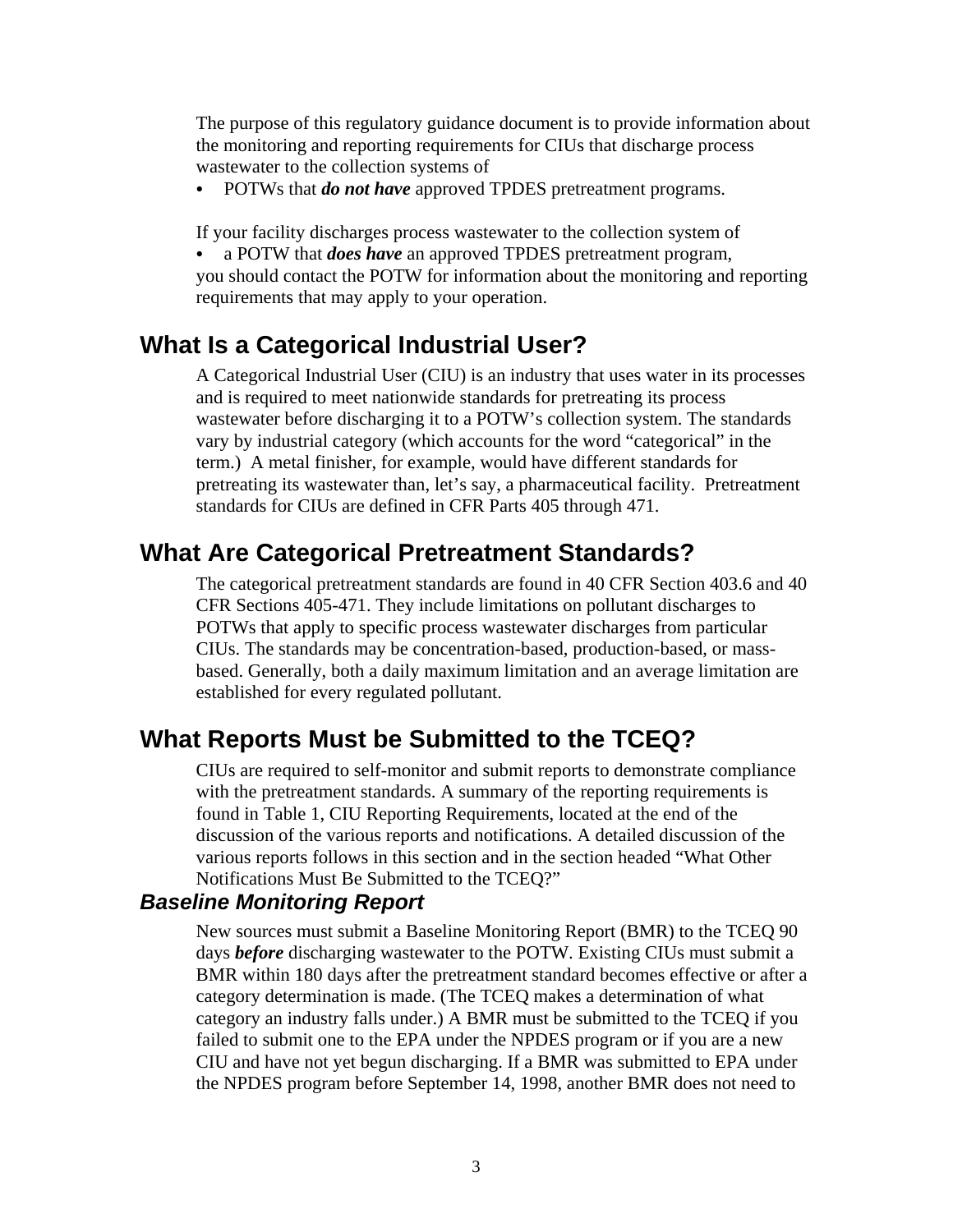be submitted to the TCEQ. The following information should be included in the report.

- *Identifying Information*: Name and address (including physical address and mailing address) of the facility and the names of the operator(s) and the owner(s).
- *Permits*: Any environmental control permits held by the facility.
- *Description of Operations*: A brief description of the industrial processes and other wastewater sources in the facility (including categorical citation and all applicable subparts), the average or estimated rate of production, Standard Industrial Classification Code(s) applicable to the facility, schematic process diagrams, and points of discharge to the POTW from the regulated processes.
- Flow Measurements: Average daily and maximum daily flow measurements or estimated flow in gallons per day for the regulated process waste streams. Include flow measurements for nonregulated waste streams when necessary, that is, if you are using the combined waste stream formula.
- C *Measurements of Pollutants*:
	- A list of the pretreatment standards applicable to each process.
	- Results of sampling and analysis of regulated pollutants discharged from each regulated process. Both the daily maximum and average concentration and/or mass (if required) must be reported.
	- Documentation of the time, date, specific point of sampling, and analytical methods used. Sample collection and analysis must be conducted using procedures in 40 CFR Part 136 or any other test procedures approved by the EPA Administrator.
- *Compliance Schedule*: If additional operation and maintenance (O&M) or pretreatment facilities are determined to be needed in order to meet applicable pretreatment standards, the shortest schedule by which the CIU can achieve compliance with those standards must be submitted. Additional information about the requirements for compliance schedules is provided in the section headed "Compliance Schedule Report."
- Certification: The report must be certified by a representative of the CIU. The certification must indicate whether the pretreatment standards are being consistently met. If the pretreatment standards are not being met, a description of additional O&M or pretreatment facilities needed to comply with applicable pretreatment standards must be provided. The certification must also indicate that the sampling and analysis are representative of normal work cycles and expected pollutant discharges.
- *Signature and Certification*: The BMR must be signed and certified as indicated in 40 CFR Section 403.6(a)(2)(ii) and 40 CFR Section 403.12(l). Specific requirements are provided in the section headed "What Are the Signatory and Certification Requirements for the Reports?"

*Legal Authority*: 40 CFR Section 403.12(b)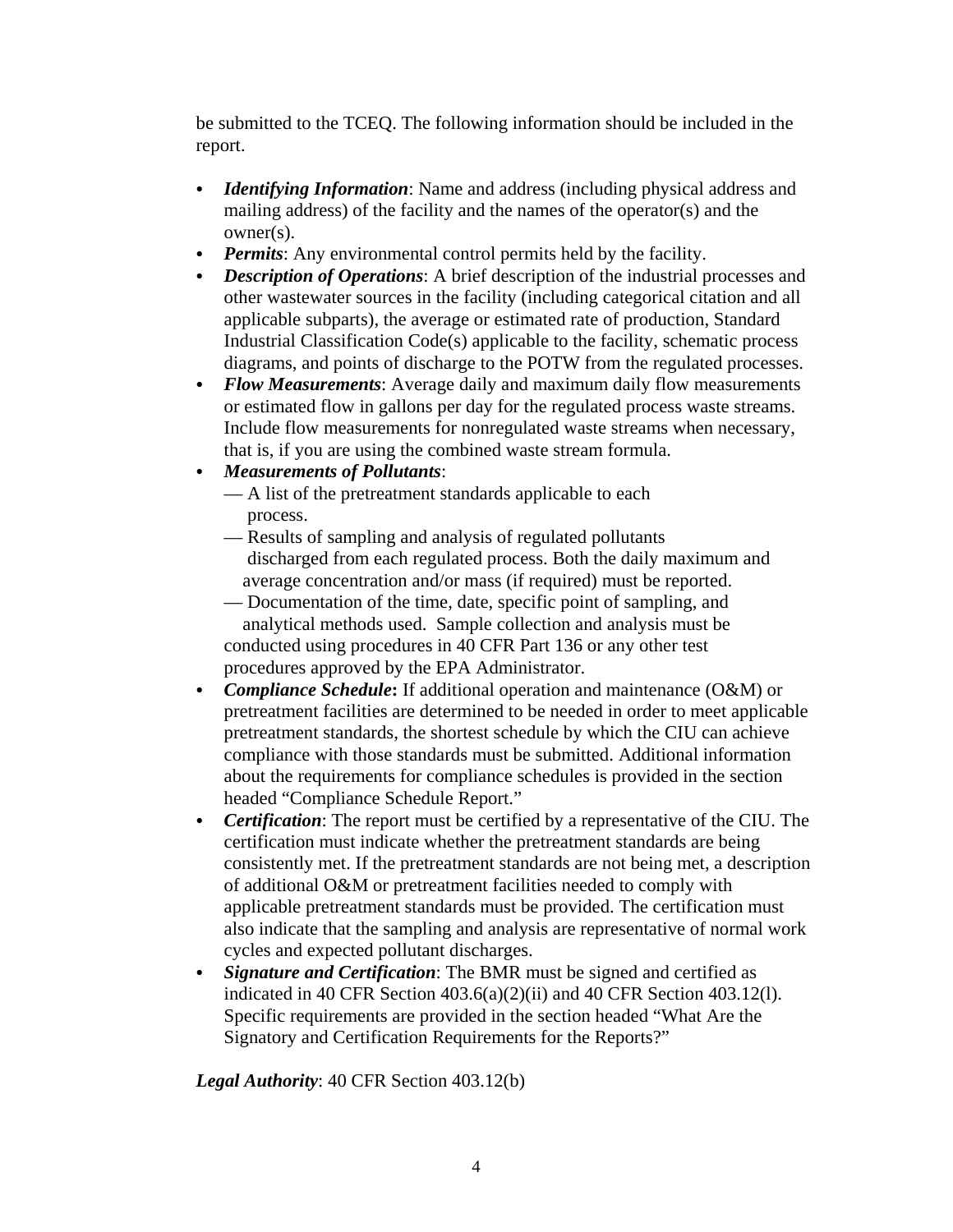## *Compliance Schedule Report*

If you indicated in the BMR that you are not able to meet the applicable pretreatment standards, you must submit a schedule describing the actions that will be taken to attain compliance. The compliance schedule must include progressive dates for beginning and completing the major events leading to construction and operation of a pretreatment system and/or process modifications needed to meet applicable pretreatment standards. No longer than nine months are allowed for completing each major event.

Progress reports must also be submitted to the TCEQ within 14 days of completing each major event included in the schedule. The progress reports must state whether or not the schedule is being met. If the schedule is not being met, the report must include the reason for delay and the steps being taken to get back on schedule.

**Legal Authority:** 40 CFR Section 403.12(c)

## *Ninety-Day Compliance Report*

Existing CIUs must submit this compliance report to the TCEQ within 90 days following the final compliance date specified in a categorical regulation. All new sources must file a compliance report within 90 days after commencing discharge to the POTW. The report must contain the following:

- Flow *Measurements*: Average daily and maximum daily flow measurements in gallons per day for the regulated process waste streams. If you are using the combined waste stream formula, also provide flow measurements for nonregulated waste streams.
- C *Measurements of Pollutants*:
	- A list of the pretreatment standards applicable to each process.
	- Results of sampling and analysis of regulated pollutants discharged from each regulated process. Both the daily maximum and average concentration and/or mass (if required) must be reported.
	- Documentation of the time, date, specific point of sampling, and analytical methods used. Sample collection and analysis must be conducted using procedures in 40 CFR Part 136 or any other test procedures approved by the EPA Administrator.
- Compliance with (Applicable) Pretreatment Standards: You must demonstrate compliance with the pretreatment standards based on the measurements of waste streams containing the regulated process wastewater. If the isolation of the regulated waste streams from the nonregulated waste streams is not practicable, you must use the combined waste stream formula (CWF) and flow-weighted average (FWA) approach for determining compliance with combined wastewaters. Dilution of waste streams as a substitute for adequate treatment is prohibited, that is, you cannot increase the use of production water to dilute a discharge in order to achieve compliance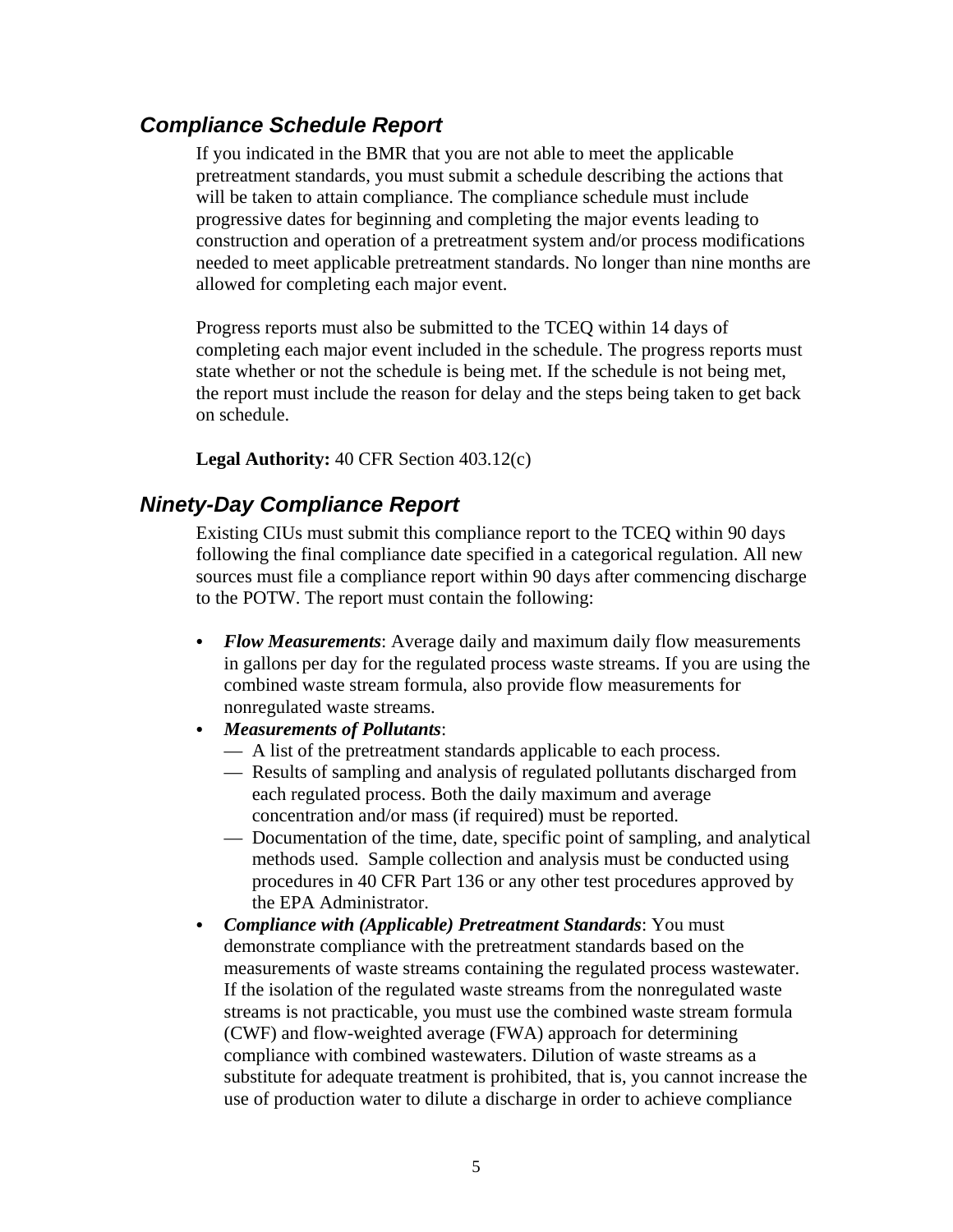with a pretreatment standard. For more information, please refer to the *Guidance Manual for the Use of Production-Based Pretreatment Standards and the Combined Wastestream Formula* which is available electronically at the EPA's Web site: **epa.gov/npdes**, under "Pretreatment" then "Publications."

- *Certification*: The report must be certified by a representative of the CIU. The certification must indicate whether the pretreatment standards are being consistently met. If the pretreatment standards are not being met, a description of additional O&M or pretreatment facilities needed to comply with applicable pretreatment standards must be provided. The certification must also indicate that the sampling and analysis are representative of normal work cycles and expected pollutant discharges.
- Signature and Certification: The 90-Day Compliance Report must be signed and certified as indicated in 40 CFR Section 403.6(a)(2)(ii) and 40 CFR Section 403.12(l). Specific requirements are provided in the section headed "What Are the Signatory and Certification Requirements for the Reports?"

*Legal Authority***:** 40 CFR Section 403.12(d)

#### **Periodic Compliance Reports**

CIUs must submit periodic reports to the TCEQ in June and December. Existing CIUs must begin submitting these reports to the TCEQ after the final compliance date, that is, after the deadline for meeting the categorical pretreatment standards. All new sources must begin submitting these reports after they begin discharging to the POTW. The reports must include the following:

- C *Measurements of Pollutants*:
	- A list of the pretreatment standards applicable to each process.
	- Results of sampling and analysis of regulated pollutants discharged from each regulated process. Both the daily maximum and average concentration and/or mass (if required) must be reported.
	- Documentation of the time, date, specific point of sampling, and analytical methods used. Sample collection and analysis must be conducted using procedures in 40 CFR Part 136 or any other test procedures approved by the EPA Administrator.
- C *Production Rates during the Reporting Period*
- Compliance with (Applicable) Pretreatment Standards: You must demonstrate compliance with the pretreatment standards based on the measurements of waste streams containing the regulated process wastewater. If the isolation of the regulated waste streams from the nonregulated waste streams is not practicable, you must use the combined waste stream formula (CWF) and flow-weighted average (FWA) approach for determining compliance with combined wastewaters. Dilution of waste streams as a substitute for adequate treatment is prohibited, that is, you cannot increase the use of production water to dilute a discharge in order to achieve compliance with a pretreatment standard. For more information, please refer to the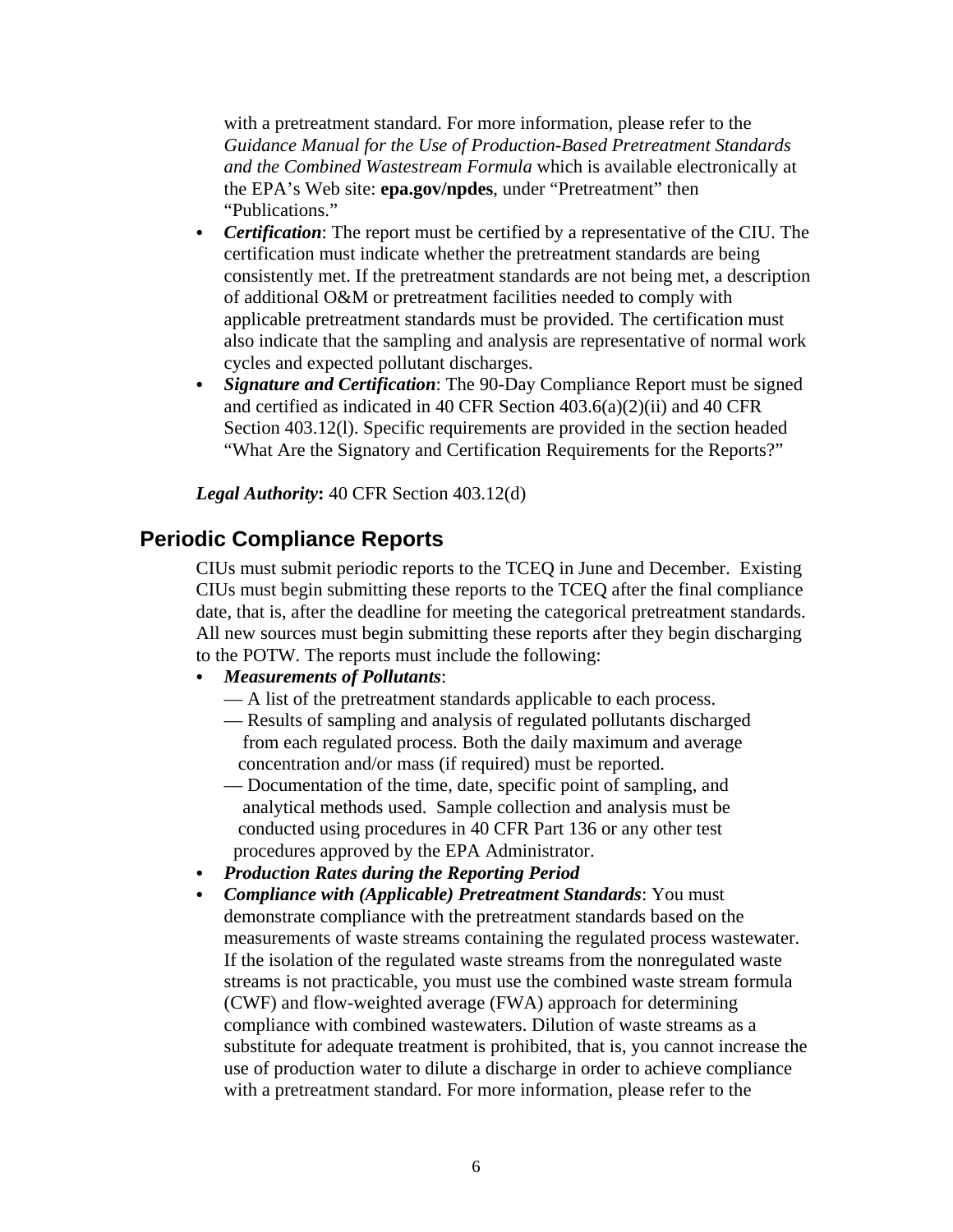*Guidance Manual for the Use of Production-Based Pretreatment Standards and the Combined Wastestream Formula*, which is available electronically at the EPA's Web site: **epa.gov/npdes**, under "Pretreatment" then "Publications."

- *Certification*: The report must be certified by a representative of the CIU. The certification must indicate whether the pretreatment standards are being consistently met. If not, you must provide a description of additional O&M or pretreatment facilities needed to comply with applicable pretreatment standards.
- *Signature and certification*: The periodic compliance report must be signed and certified as indicated in 40 CFR Section 403.6(a)(2)(ii) and 40 CFR Section 403.12(l). Specific requirements are provided in the section headed "What Are the Signatory and Certification Requirements for the Reports?"

Certain categories of industrial users may be allowed by the TCEQ to implement a specific type of management plan, such as a Toxic Organic Management Plan (TOMP) or a Pollution Management Plan (PMP). These categories of industrial users may also be allowed by the TCEQ to implement alternative limits in place of periodic monitoring for specific pollutants. For information about preparing and implementing a management plan or alternative limits, please refer to the specific categorical regulations (40 CFR Part 405-471) applicable to your industry. Additional information or guidance is also available at the EPA's Web site: **epa.gov/npdes.** *Legal Authority***:** 40 CFR Section 403.12(e)

# **What Signatures and Certifications Are Required for the Reports?**

The BMRs, the 90-day compliance reports, periodic compliance reports, and other required correspondence must be signed by an authorized representative of the facility as defined in 40 CFR Section 403.12(1). The reports must also contain a certification statement attesting to the integrity of the information reported. The reports should be signed by one of the following:

- $\bullet$  A responsible corporate officer if the CIU is a corporation.
- A general partner or proprietor if the CIU is a partnership or sole proprietorship.
- A duly authorized representative of the above persons. This authorization must be submitted in writing to the TCEQ and must specify a person or position having overall responsibility for the facility where the discharge originates or overall responsibility for environmental matters for the facility.

The following certification statement found in 40 CFR Section 403.6(a)(2)(ii) must be included on the report:

"I certify under penalty of law that this document and all attachments were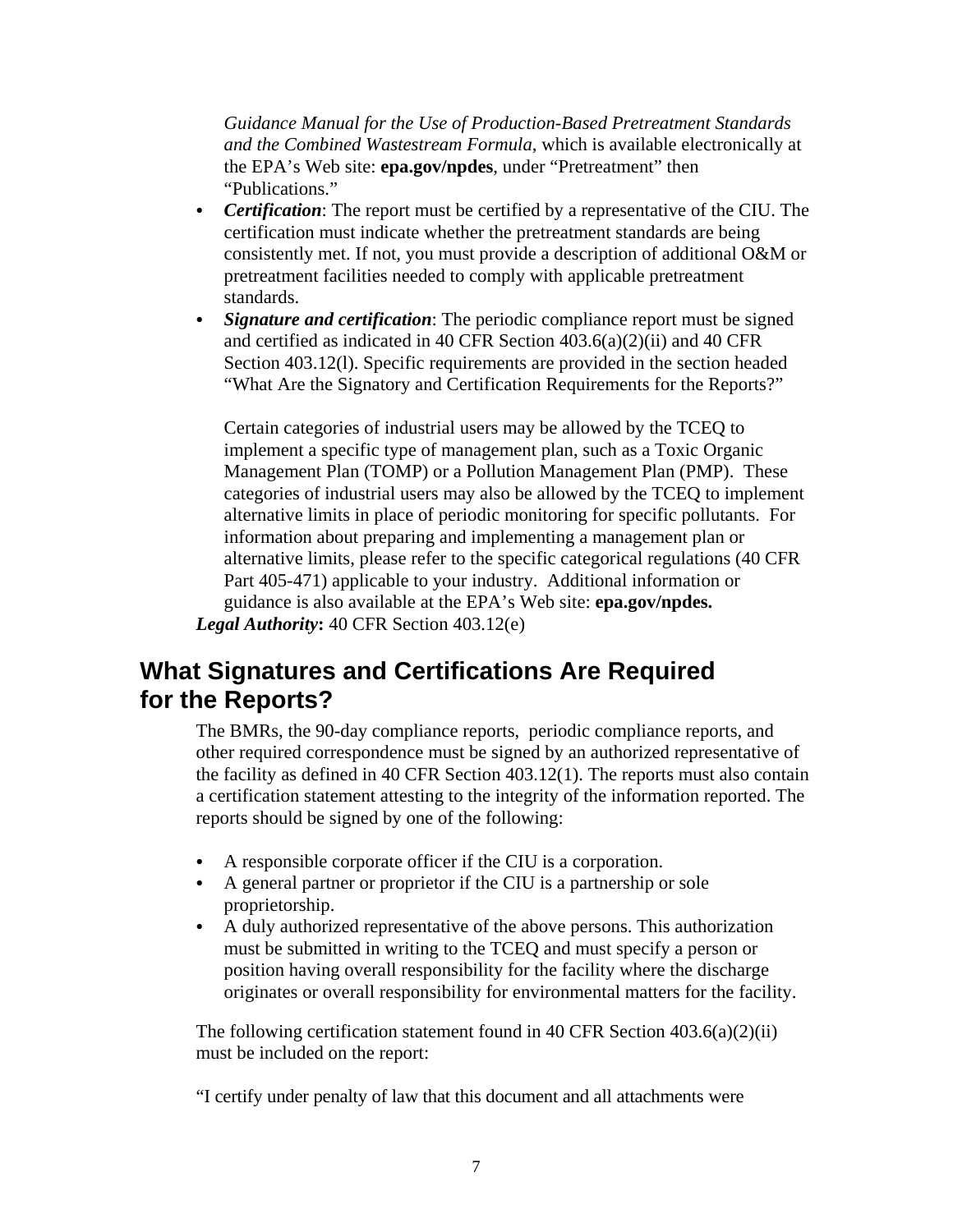prepared under my direction or supervision in accordance with a system designed to assure that qualified personnel properly gather and evaluate the information submitted. Based on my inquiry of the person or persons who manage the system, or those persons directly responsible for gathering the information, the information submitted is, to the best of my knowledge and belief, true, accurate, and complete. I am aware that there are significant penalties for submitting false information, including the possibility of fine and imprisonment for knowing violations."

## **Where Do I Submit the Reports?**

The BMRs, 90-day compliance reports, periodic compliance reports and TOMPs should be submitted to the TCEQ, Water Quality Division, Pretreatment Team (MC 148), P. O. Box 13087, Austin, Texas 78711-3087.

# **What Other Notifications Must Be Submitted to the TCEQ?**

Other notifications and reports, as described in the subheadings listed below, must be submitted to the TCEQ only if certain events occur. In some instances you are required to notify either the TCEQ Region 4 Office in Dallas-Fort Worth or the Region 12 Office in Houston rather than the regional office in the service area where your facility is located. If your facility is located in the Region 1 through 5 service areas, those reports and notices should be submitted to the Region 4 Office. If your facility is located in the Region 6 through 16 service areas, those reports and notices should be submitted to the Region 12 Office. If you are not sure which service area your facility is located in, refer to the TCEQ regional map provided at the close of this document.

#### *Bypass*

A bypass is an intentional diversion of waste streams from any portion of the facility. If a bypass results in noncompliance, you must notify the appropriate TCEQ Region 4 or 12 office by phone within 24 hours of becoming aware of the bypass. You must provide a description of the bypass, the cause, the duration of the bypass, and the steps being taken and/or planned to reduce, eliminate, and prevent its recurrence. A written report must be submitted within five days to the regional office. You should also notify the POTW about the bypass.

*Legal Authority***:** 40 CFR Section 403.17

#### *Notification of Potential Problems*

If a discharge may cause potential problems, you must notify the POTW immediately. These problems would include spills, slug load, or any other discharge that may cause a problem to the POTW.

*Legal Authority***:** 40 CFR Section 403.12(f)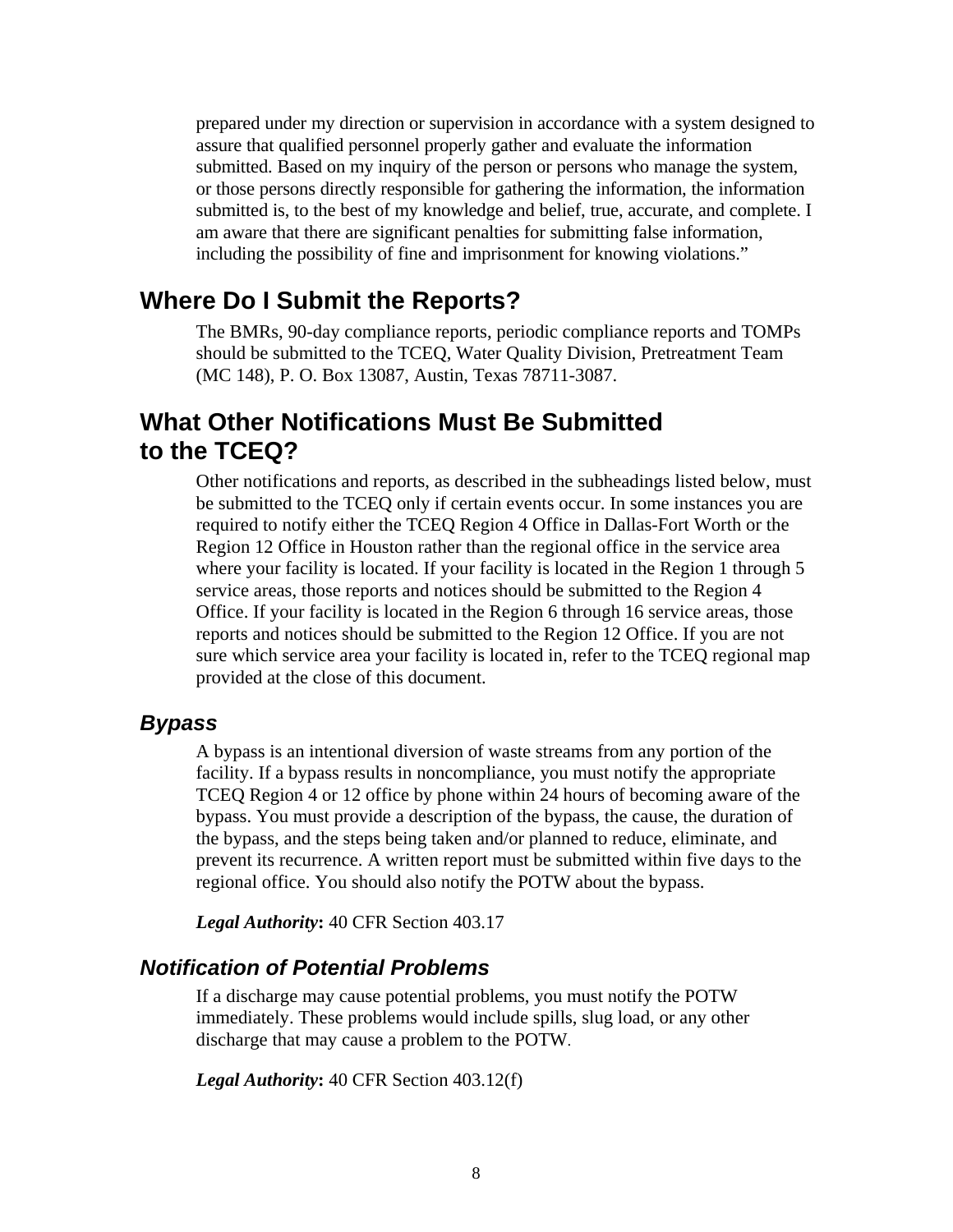## *Notification of Accidental Discharges and Spills*

Whenever an accidental discharge or spill occurs at or from any activity that causes or may cause pollution or potential problems, you must notify the TCEQ Region 4 or 12 office by phone within 24 hours of becoming aware of the violation. This notification would be required for spills, slug load, or any other discharge that may cause a problem to the POTW. You should also notify the POTW about any accidental discharge or spill.

*Legal Authority***:** Texas Water Code, Chapter 26.039

### *Noncompliance Notification*

If sampling indicates a noncompliance, you must notify the TCEQ Region 4 or 12 office within 24 hours of becoming aware of a violation. You must also repeat sampling and analysis and report the results of the resampling to the regional office within 30 days. You should also notify the POTW about the noncompliance.

*Legal Authority***:** 40 CFR Section 403.12(g)(2)

## *Notification of Changed Discharge*

You are required to notify the POTW in advance if there will be any substantial changes in the volume or character of pollutants in the discharge. This notice should also be submitted in writing to the Pretreatment Team in the Water Quality Division (MC 148).

*Legal Authority***:** 40 CFR Section 403.12(j)

## *Notification of Discharge of Hazardous Wastes*

You must provide a one-time written notification to the TCEQ if you

- discharge more than **15 kilograms** of waste per month that would be classified as *hazardous waste* under 40 CFR Part 261 requirements; or if you
- C discharge *any amount* of waste that would be classified as *acutely hazardous waste* under 40 CFR Part 261 requirements.

In the report, you must include your EPA hazardous waste number and the type of discharge, that is, whether the discharge is continuous or batch.

In addition, if you

- discharge more than *100 kilograms* per month of the *hazardous waste*, you must also include the following information in the written notification:
	- identification of the hazardous constituent(s),
	- estimate of the mass and concentration of the hazardous constituent(s) discharged during that month, and
	- estimate of the annual mass and concentration of the hazardous constituent(s).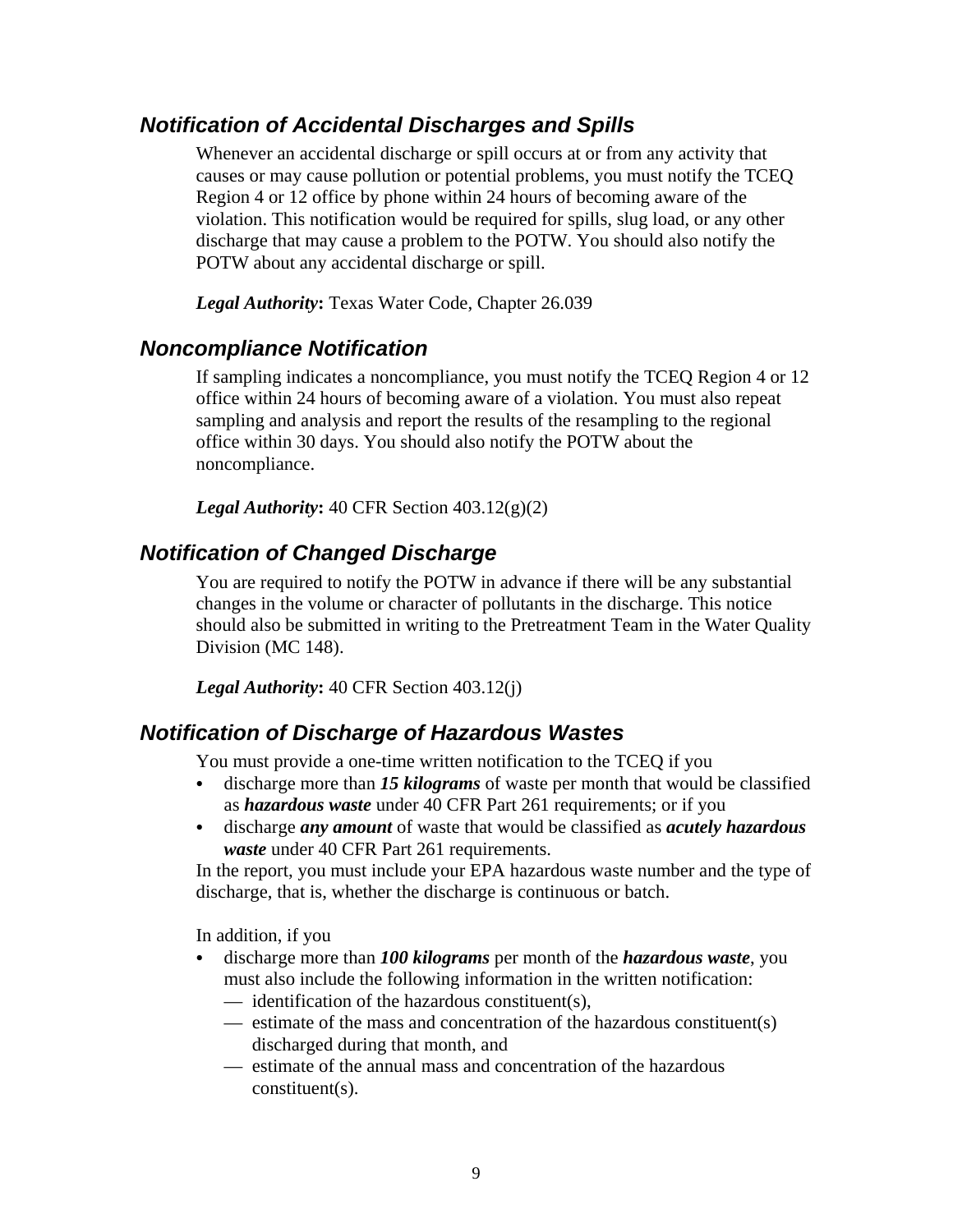You must also certify that a waste reduction program is in place to reduce the volume and toxicity of hazardous wastes as much as economically practical. This certification must be included with your notification.

Additionally, if EPA lists any additional hazardous wastes pursuant to the Resource Conservation and Recovery Act (RCRA), you must notify the TCEQ within 90 days of the effective date of the listing if you discharge any of these wastes.

For additional information on notification requirements you can contact the TCEQ Registration and Reporting Section (MC129) in the Registration, Review and Reporting Division.

*Legal Authority***:** 40 CFR Section 403.12(p)

## *Slug Control Plan*

If the TCEQ determines that a slug control plan is needed to ensure that discharges from your facility comply with pretreatment standards, you will be asked to submit a plan that must include, at a minimum, the following information:

- A description of discharge practices, including nonroutine and batch discharges.
- A description of stored chemicals.
- Procedures for immediately notifying the POTW of slug discharges, including procedures for follow-up written notification within five days.
- If necessary, procedures for preventing adverse impacts from accidental spills, including inspection and maintenance of storage areas, handling and transfer of materials, loading and unloading operation, control of plant site runoff, worker training, building of containment structures or equipment, measures for containing toxic organic pollutants (including solvents), and/or measures and equipment for emergency response.

Once the plan is developed, you will be required to comply with each element of the plan.

*Legal Authority***:** 40 CFR Section 403.8(f)(2)(v)(A-D)

| <b>Table 1. Categorical Industrial User Reporting Requirements</b> |  |
|--------------------------------------------------------------------|--|
|--------------------------------------------------------------------|--|

| <b>Required Report</b>            | <b>Report Due Date</b>                                                                                                                                                                          |
|-----------------------------------|-------------------------------------------------------------------------------------------------------------------------------------------------------------------------------------------------|
| <b>Baseline Monitoring Report</b> | New Sources—at least 90 days before discharging<br>to the POTW.<br>Existing Sources—within 180 days after the<br>standard becomes effective or after a category<br>determination has been made. |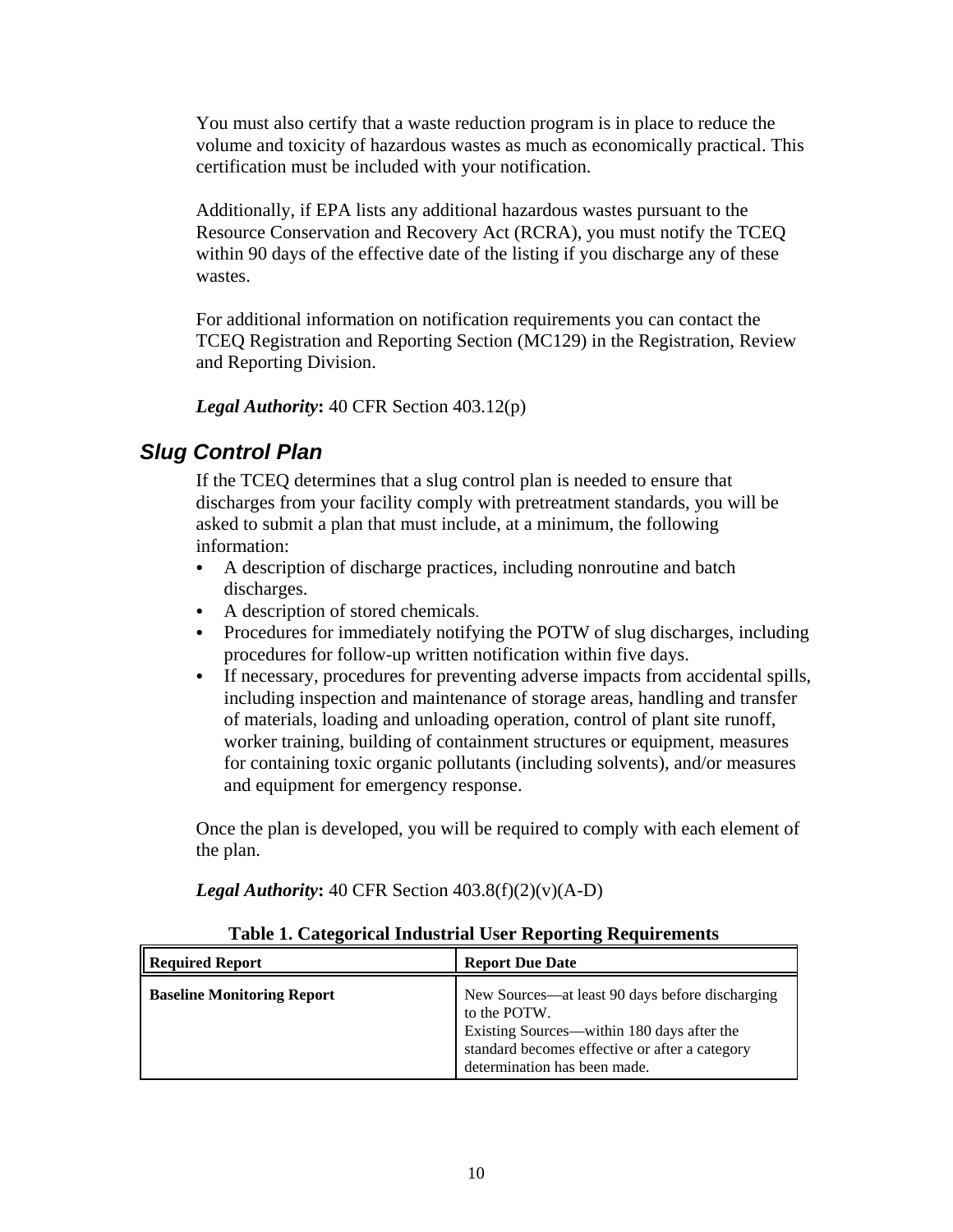| <b>Compliance Schedule Progress Reports</b>                       | Within 14 days of completing each major event on<br>a compliance schedule.                                                                                                                           |
|-------------------------------------------------------------------|------------------------------------------------------------------------------------------------------------------------------------------------------------------------------------------------------|
| 90-Day Compliance Report                                          | New Sources—within 90 days after discharging to<br>POTW.<br>Existing Sources—within 90 days after the final<br>compliance date specified in the regulation.                                          |
| <b>Periodic Compliance Report</b>                                 | Every June and December                                                                                                                                                                              |
| <b>Notice of Potential Problems</b>                               | Notify the POTW immediately after the occurrence.                                                                                                                                                    |
| <b>Noncompliance Notification</b>                                 | Notify TCEQ Region 4 or 12 office by phone<br>within 24 hours of becoming aware of the violation.<br>Resample and submit report to the TCEQ regional<br>office within 30 days. Also notify the POTW. |
| <b>Notification of Changed Discharge</b>                          | Notify the POTW in advance. Written notice to<br>TCEQ in advance.                                                                                                                                    |
| <b>Notification of Hazardous Waste Discharge</b>                  | One-time written notification to TCEQ.                                                                                                                                                               |
| <b>Bypass</b>                                                     | Notify TCEQ Region 4 or 12 office by phone<br>within 24 hours of becoming aware of the violation,<br>followed by written notice within five days. Also<br>notify the POTW.                           |
| <b>Notification of Accidental Discharges and</b><br><b>Spills</b> | Notify TCEQ Region 4 or 12 Office by phone<br>within 24 hours of becoming aware of the violation.<br>Also notify the POTW.                                                                           |

# **What Sampling and Collection Procedures Must I Follow?**

Sample collection and analysis must be conducted using procedures in 40 CFR Part 136 or any other test procedures approved by the EPA Administrator. Additionally, 40 CFR Section  $403.12(g)(3)$  states that all data submitted in all of the reports must have been obtained through appropriate sampling and analysis performed during the period covered by the report and must be representative of conditions occurring during the reporting period.

# **What Types of Samples Must Be Collected?**

For BMRs and 90-day compliance reports, a minimum of four grab samples must be collected for pH, cyanide, total phenols, oil and grease, sulfide, and volatile organics if these pollutants are regulated by the specific categorical standard. All other pollutants being monitored must be obtained as 24-hour flow-proportional composite samples. If flow-proportional composite sampling is not feasible, the TCEQ may allow samples to be obtained through time-proportional composite sampling techniques or through a minimum of four grab samples. You would, however, need to demonstrate that the four grab samples were representative of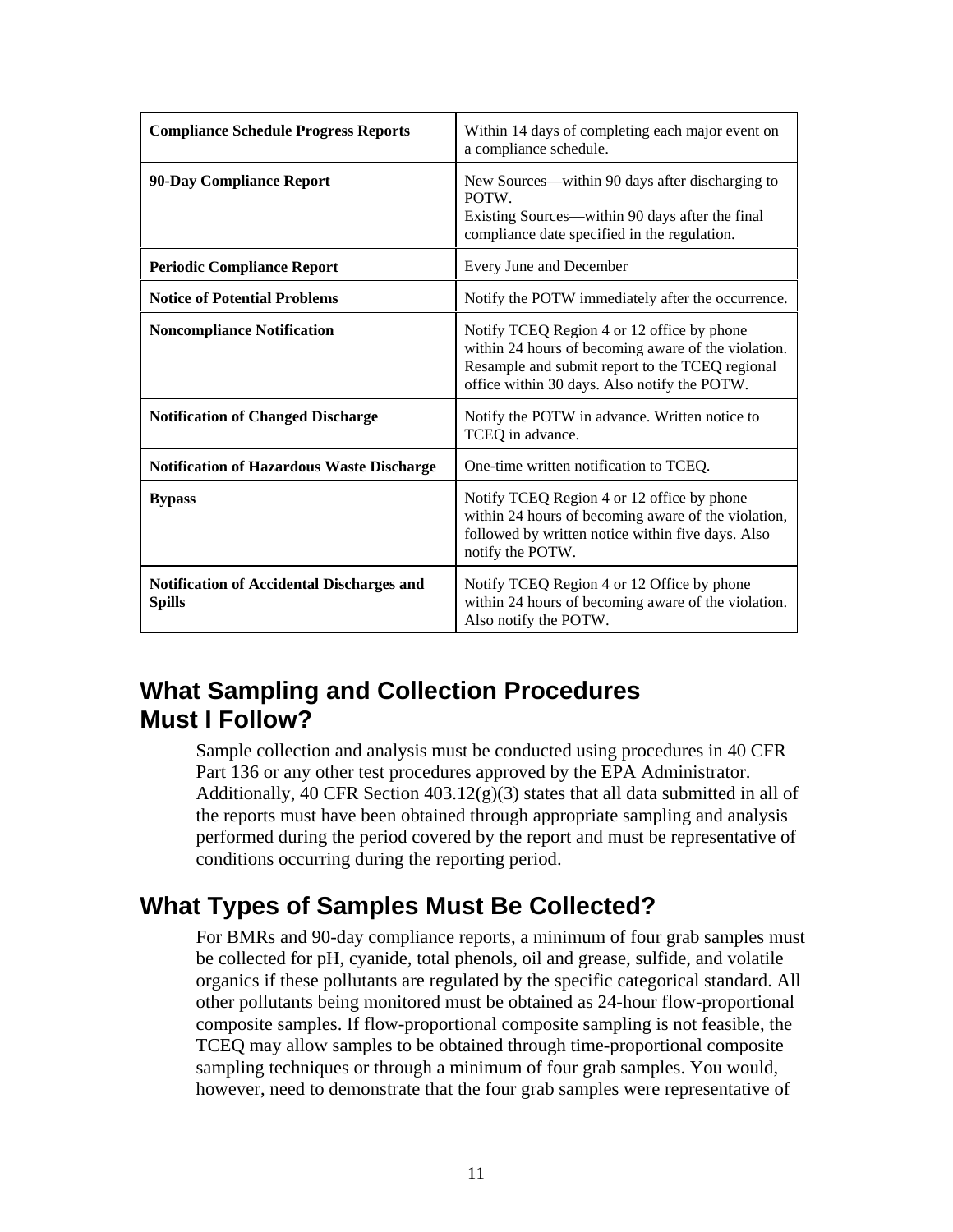the effluent being discharged to a POTW.

# **Where Should the Samples Be Collected?**

Effluent samples must be collected immediately downstream of any existing pretreatment facilities. If there are no pretreatment facilities, samples must be collected immediately downstream from the regulated process. If other wastewater streams are mixed with process wastewater before pretreatment, then you must measure flows and concentrations from the contributing waste stream to allow use of the combined waste stream formula for determination of compliance with applicable pretreatment standards.

# **How Frequently Do I Have to Take Samples?**

At a minimum, you must monitor for all categorically regulated pollutants at least once every six months. The TCEQ may, however, require more frequent monitoring. If you sample more frequently than required using approved methods, those results should be included in the reports.

# **How Long Do I Have to Keep Records of Monitoring Activity?**

Records of monitoring activity must be maintained on site for at least three years. The records must be available to the TCEQ upon request. These records should contain, at a minimum, the following information:

- sampling methods, dates, and times
- $\bullet$  identity of the person collecting the samples
- sampling locations
- dates the analyses were performed and the methods used
- identity of the person performing the analyses
- results of the analyses

# **Where Can I Get Assistance?**

If you need assistance regarding any of the pretreatment requirements, you can contact the Pretreatment Team staff in Austin at 512/239-4433, the pretreatment staff in the TCEQ DFW Office at 817/588-5800, or the pretreatment staff in the Houston Office at 713/767-3500. You can also obtain copies of applicable federal regulations at the EPA Web site, www.epa.gov, or from the following offices:

Texas Crude Building Room IC-50 801 Travis Street Federal Building Houston, Texas 77002 1100 Commerce Street 713/228-1187 (phone) Dallas, Texas 765242

U.S. Government Printing Office U.S. Government Printing Office 214/767-0076 (phone)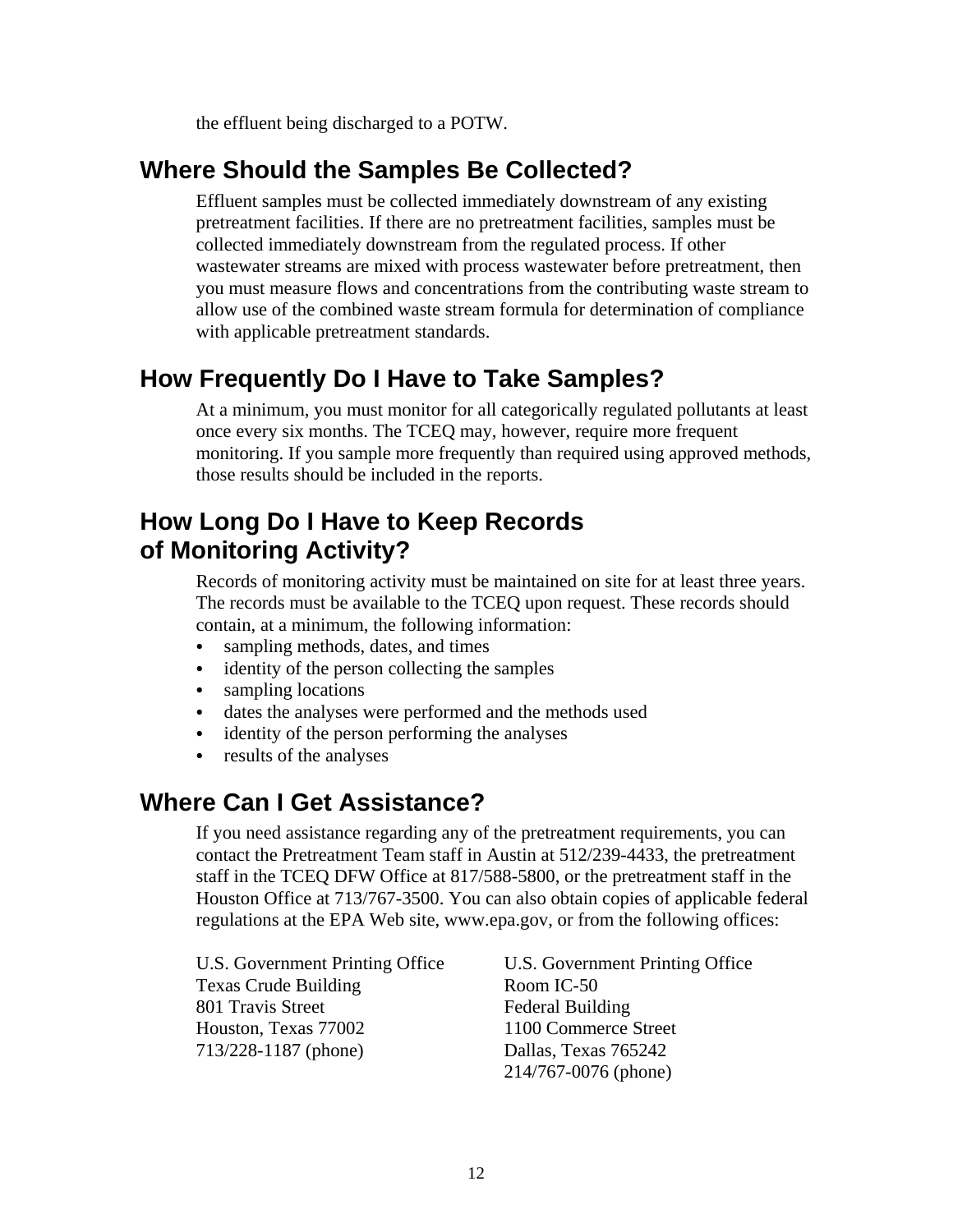# **Commonly Used Abbreviations**

**BMR**—Baseline Monitoring Report **CA**—Control Authority **CIU**—Categorical Industrial User **IU**—Industrial User **PMP** - Pollution Management Plan **POTW**—Publically Owned Treatment Works **SIU**—Signification Industrial User **TOMP**—Toxic Organics Management Plan